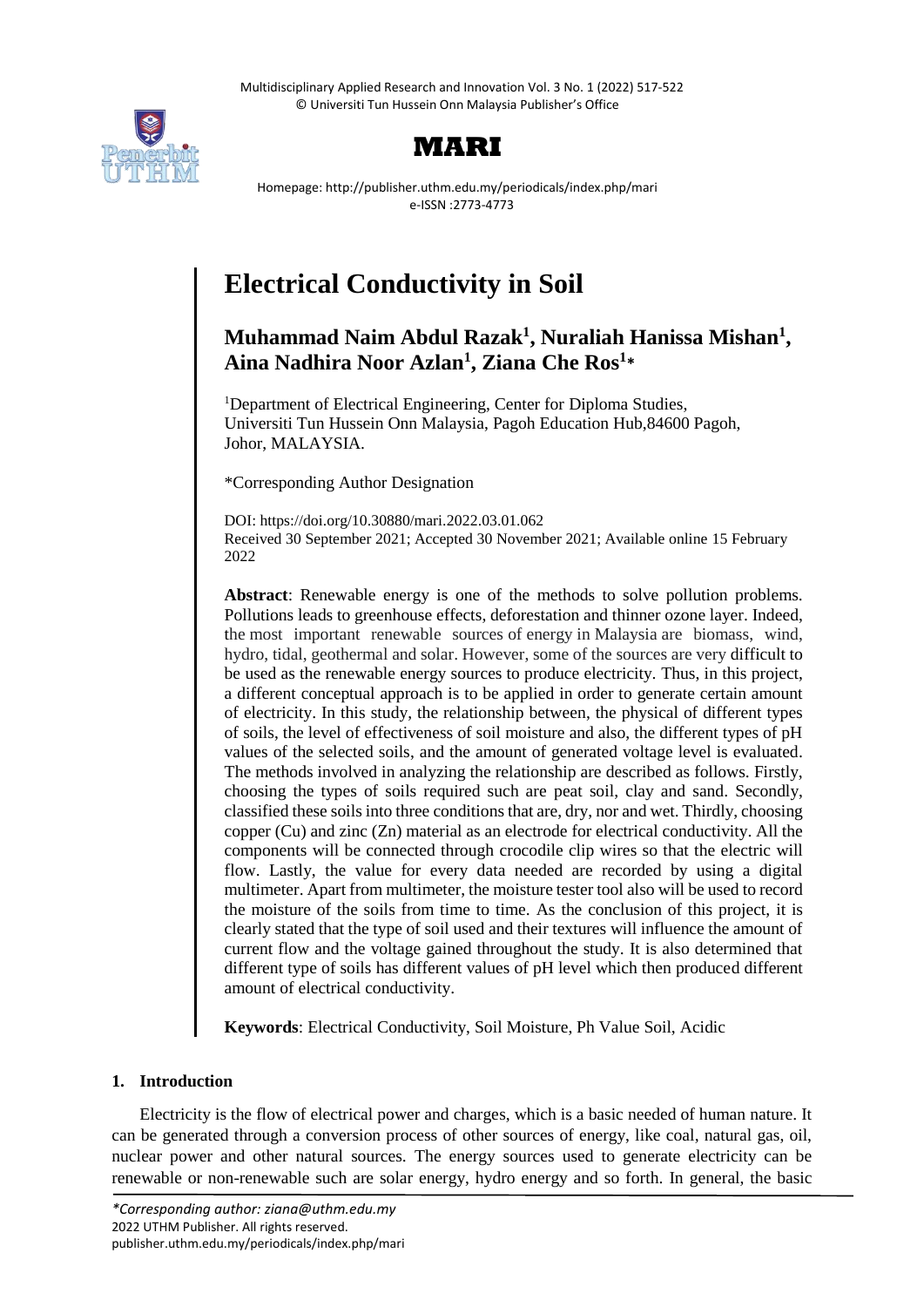knowledge of electrical field generation is by the existence of an electric charge motions, which can be positive or negative. Renewable energy particularly, is the energy that derived from a non-depleting source, such as wind or solar electricity. Hence, it is recommended to use renewable sources of energy to produce electricity because it can reduce the pollutions effect which then affected the depletion of the ozone layer, greenhouse effect and deforestation.

In particular, soil is one of the renewable sources that can be used as the source of electricity. In this case study, three different types of soils were tested on the performance of the amount of electrical energy generated. The soils are clay, peat and sandy soils where these soils are easily to find. To obtain the good electrical conductivity, the soil must be sourced from reliable sources. The soil moisture plays an important role in producing best voltage and current values. Acidity and alkalinity are also one of the factors that can be measured to prove that a soil can conduct electricity. Previous study has proven that the higher the soil moisture, the more electric current is produced [1]. Based on the experiment conducted, clay soil with wet conditions has more ions. The reactions occur because zinc easily losses their electrons than copper. Therefore, more free electrons will discharge when the circuit is connected. According to [1], the current flows from the plate that is towards the negative end of the electro potential series.

Soil moisture and soil texture can affect the Electrical Conductivity in Soil (EC). EC can read the data easily when the level of moisture of soil increases. This is because, water will help to free up the ions. Sand and peat soils have low surface contact degree so it has a difficult time retaining moisture but clay have a texture capable of holding a large volume of water [2].

# **2. Materials and Methods**

The study methodology is the design method, technique and analyses the data to obtain evidence that can support a study. The purpose of the methodology is to help understanding more detail the application of the research methods. Besides, it is used to achieve the goals and objectives of the study systematically. This part explains in more details, the materials and method that we use to finish this project. This project is suitable for generating electricity neutrally and can be used many times using nature resources such as soil.

# 2.1 Materials

 Figure 1 shown the several types of components and material used to conduct the project. Three types of soil conditions are to be considered as the main substances such are, peat, clay and sandy soils. These soils are then being analyzed under several conditions in order to obtain the amount of voltage and current produced. Other than that, we need to use copper plate and zinc plate as our electrodes to generate electricity by undergoing an ionization process. Copper plate is set as a negative lead part and the zinc plate is set to be a positive lead part. Next, moisture tool is also used in this project as a measurement instrument for soil moisture, temperature and the pH value of soil. All the required voltage and current values will be recorded by using a multimeter,



**Figure 1: List of Project Materials**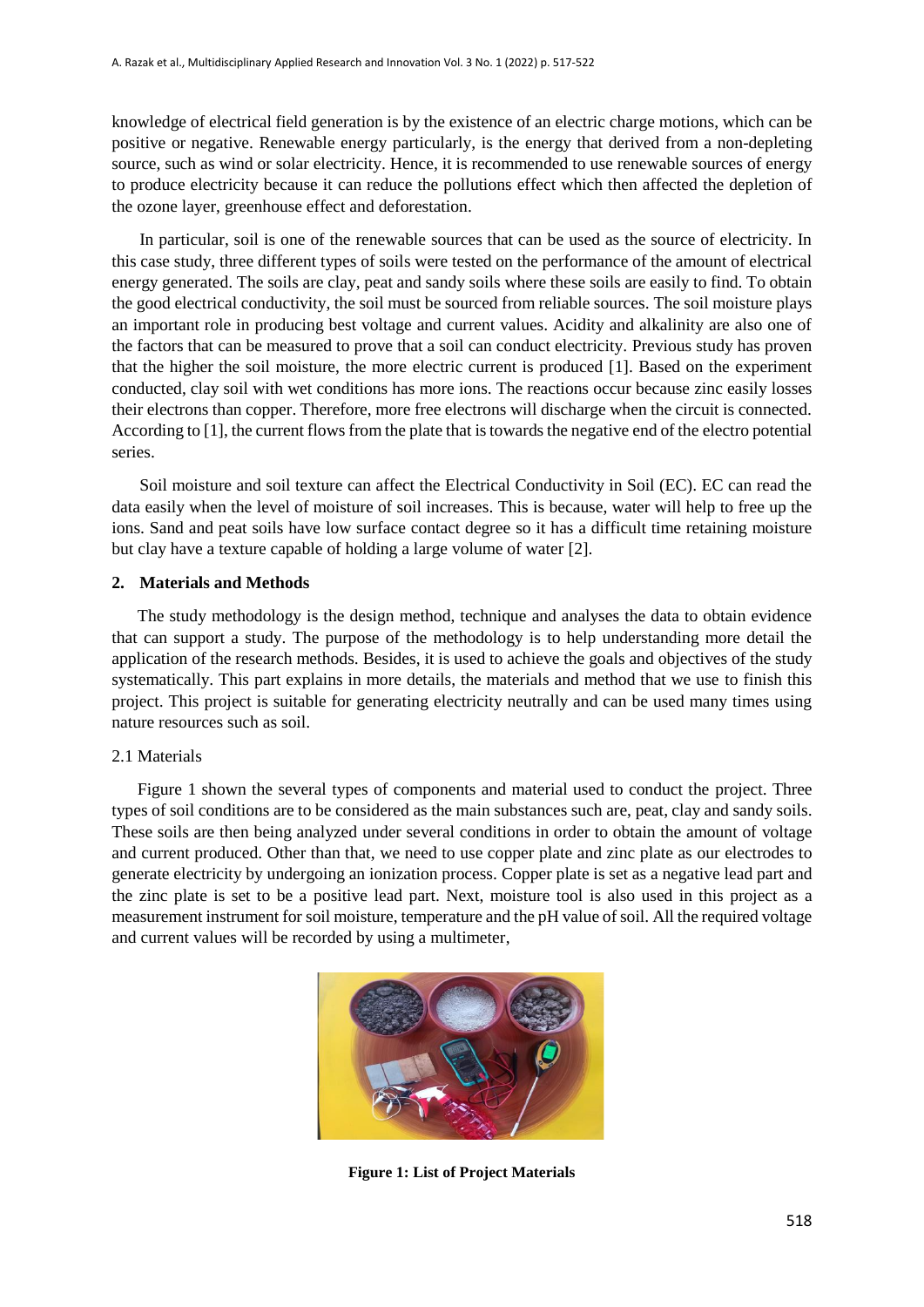#### 2.2 Methods

As alternative to save earth from the pollutions, we use natural resources as the main component in generating electrical energy.[3] The study includes on how to design the project of "Electrical Conductivity in Soil", the selection of soil types and other materials, the methods chosen to analyze the parameters needed and lastly, the selection of suitable measurement instrumentation that will enable us to gather an accurate and precise data. To begin with, we start on designing the prototype of the project. We decide to choose zinc plate and copper plate with the same dimension as a constant parameter. The idea of selecting these two types of plates is because they can generate electrical smoothly. After that, the process in choosing the types of soils required such are peat soil, clay and sand. These soils will act as variable parameters, which mean that the texture of the soils will be varied according to the project requirement. After that, classified these soils into three conditions that are, dry, nor and wet. Then, choosing copper (Cu) and zinc (Zn) material as an electrode for electrical conductivity. All the components will be connected through crocodile clip wires so that the electric will flow. Lastly, the value for every data needed are recorded by using a digital multimeter. Apart from multimeter, the moisture tester tool also will be used to record the moisture of the soils from time to time. Figure 2 shows the process flow for the entire project and Figure 3 pictured the layout of the whole project respectively.



**Figure 2: The Process Flow of the Entire Project**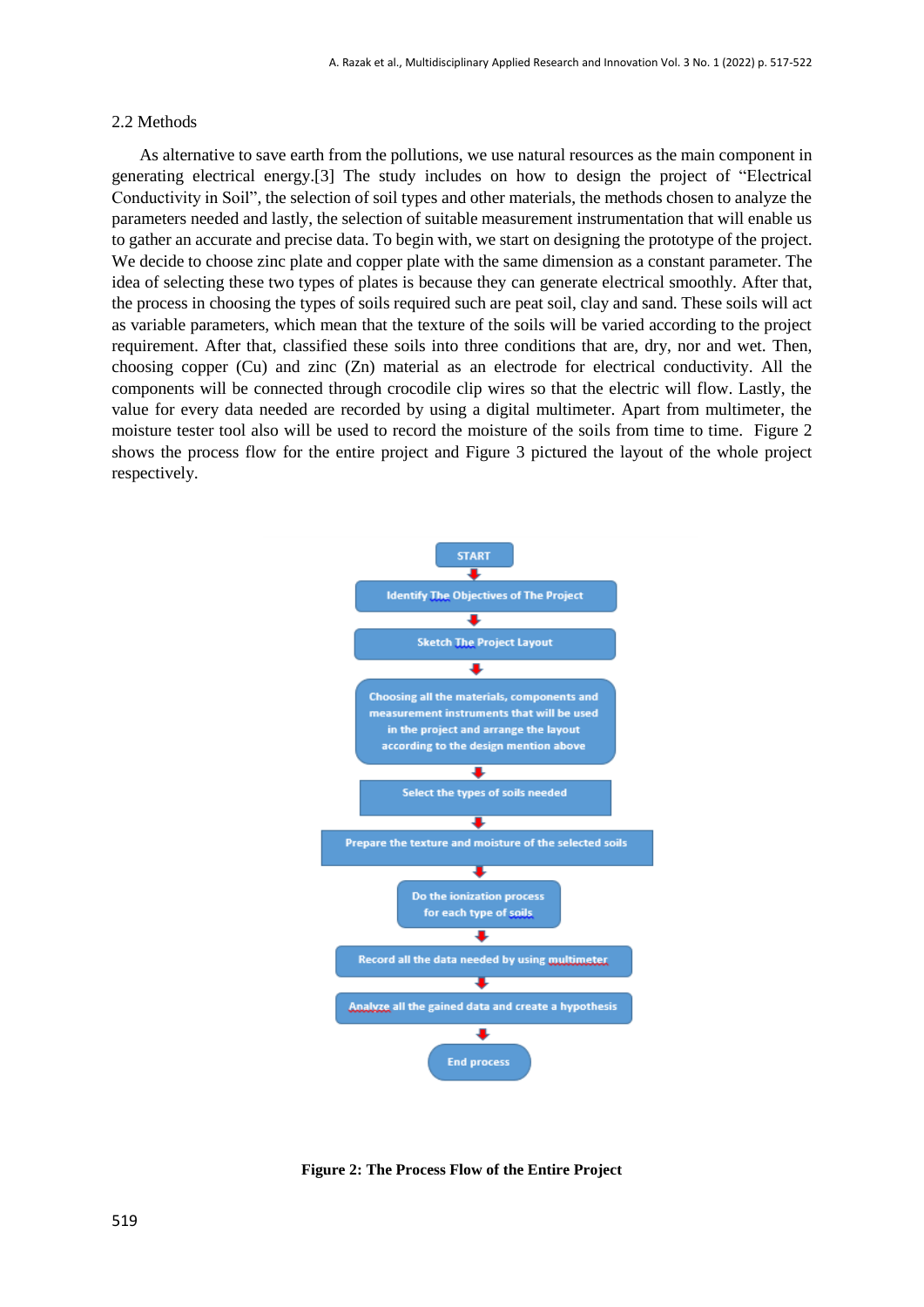

**Figure 3: The Layout of the Whole Project**

# **3. Results and Discussions**

In this project, each type of soil will be prepared into three different level of moisture conditions such are dry, nor and wet conditions. Then, the pH value of every condition will be recorded. Finally, by using a multimeter, the value of voltage level and the amount of current flow will be observed and tabulated in Table 1 for Clay soil, Table 2 for Peat soil and Table 3 for Sand soil respectively.

| Parameter | <b>First Condition</b> | Second Condition | <b>Third Condition</b> |
|-----------|------------------------|------------------|------------------------|
| Moisture  | Dry                    | Nor              | Wet                    |
| pH        | 7.0                    | 6.2              | 5.2                    |
| Voltage   | $0.51$ (V)             | 0.97(V)          | 1.00(V)                |
| Current   | $0.00$ (A)             | 0.54(A)          | 1.72 (A)               |

**Table 1: Clay Soil Results in three conditions**

According to Table 1, there are three types of clay soil conditions that produced different values of pH values, voltage level and the amount of current flow. It is shown that, the dry type has the highest pH value. This indicates that the soil is in a neutral state between alkali and acid. Meanwhile, both Nor and Wet types are more acidic. Table 1 also indicates that the wet type has the highest voltage value of 1.00V and the highest current flow of 1.72A.

| Table 2.0: Peat Soil Results in three conditions |
|--------------------------------------------------|
|--------------------------------------------------|

| Parameter | <b>First Condition</b> | <b>Second Condition</b> | <b>Third Condition</b> |
|-----------|------------------------|-------------------------|------------------------|
| Moisture  | Dry                    | Nor                     | Wet                    |
| pH        | 7.0                    | 6.3                     | 5.2                    |
| Voltage   | 0.34(V)                | 0.92(V)                 | 1.03 (V)               |
| Current   | $0.00$ (A)             | 0.32(A)                 | .81(A)                 |

According to Table 2, the three types of peat soil conditions also produced various values of pH, voltage level and the amount of current flow. This indicates that the soil category was acidic, with a pH value of 6.3. Although the dry type has the highest pH value, the voltage and current flow are inadequate. The wet type of peat soil is the best condition for supplying electricity. Among the three conditions, it has the highest voltage of 1.03 (V) and current of 1.81 (A).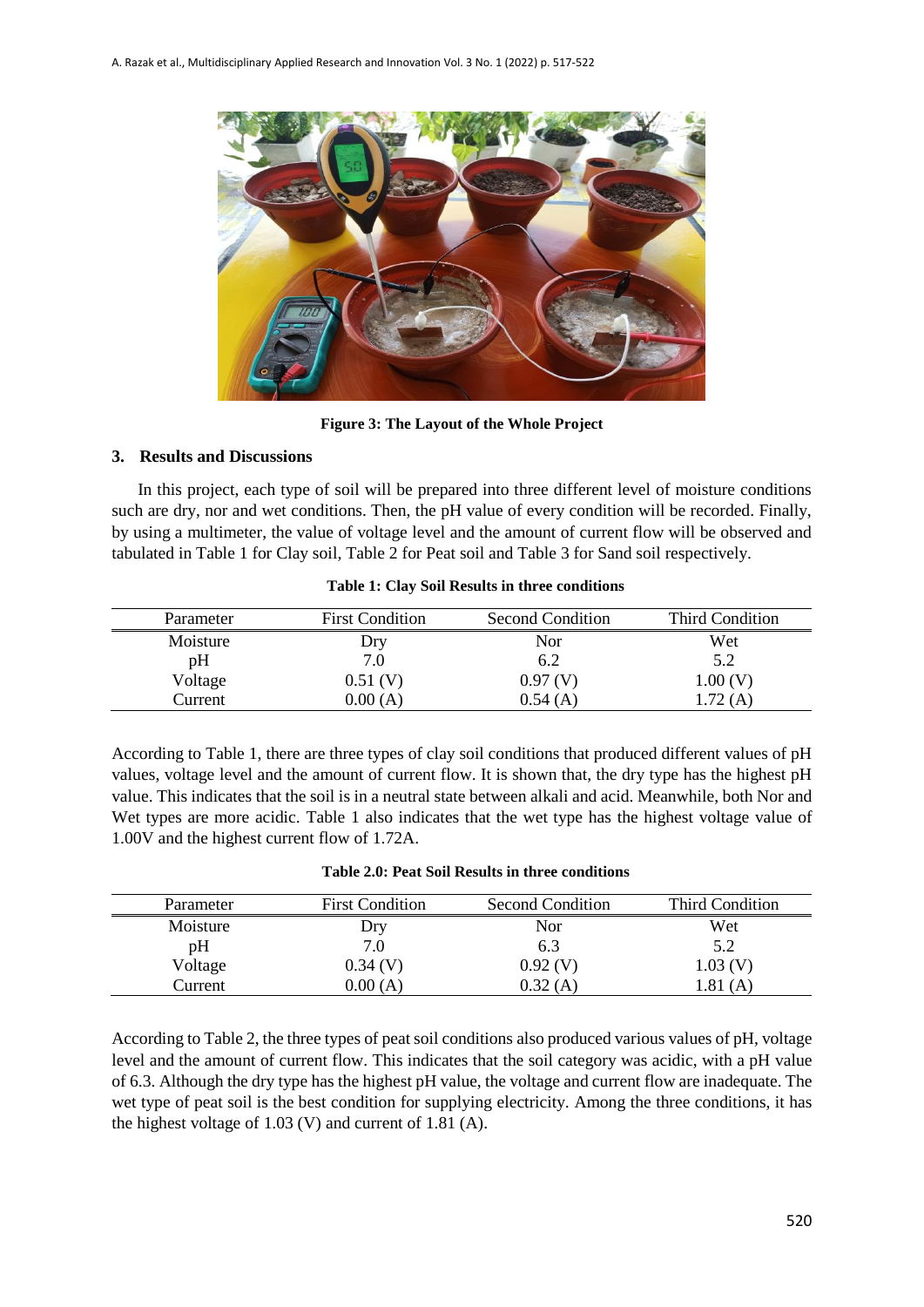| Parameter | <b>First Condition</b> | <b>Second Condition</b> | <b>Third Condition</b> |
|-----------|------------------------|-------------------------|------------------------|
| Moisture  | Dry                    | Nor                     | Wet                    |
| pH        | 7.0                    | 5.0                     | 5.0                    |
| Voltage   | $0.02$ (V)             | 0.99(V)                 | 0.90(V)                |
| Current   | 0.00(A)                | 0.53(A)                 | 0.90(A)                |

|  |  |  |  |  |  |  |  | Table 3.0: Sand Soil Results in three conditions |
|--|--|--|--|--|--|--|--|--------------------------------------------------|
|--|--|--|--|--|--|--|--|--------------------------------------------------|

By referring to Table 3, it shown that the two types of sand soil conditions can be used to supply electricity, which are the Nor and the Wet conditions. Furthermore, the current for the Nor type is 0.53A, which is lower than the current for the wet type. Both conditions indicated almost the same value of the voltage level. The findings of this project also can be summarized as shown in the following graphical figures. These figures indicate the comparison between each types of soil with different level of moisture conditions. Figure 4, Figure 5 and Figure 6 show the required data gained for the Dry, Nor and Wet condition for each type of soil respectively.









**Figure 6.0: Data gained for the Wet condition**

From these figures, it is clearly stated that for each type of soil, the potential of producing electricity is the greatest under wet condition. This is because, water will help to free up the ions for ionization process.

# **4. Conclusion**

As the conclusion of this project, it is clearly stated that the type of soil used and their textures will influence the amount of current flow and the voltage gained throughout the study. It is also determined that different type of soils has different values of pH level which then produced different amount of electrical conductivity. Overall, it can be concluded that the peat soil under wet condition is the best